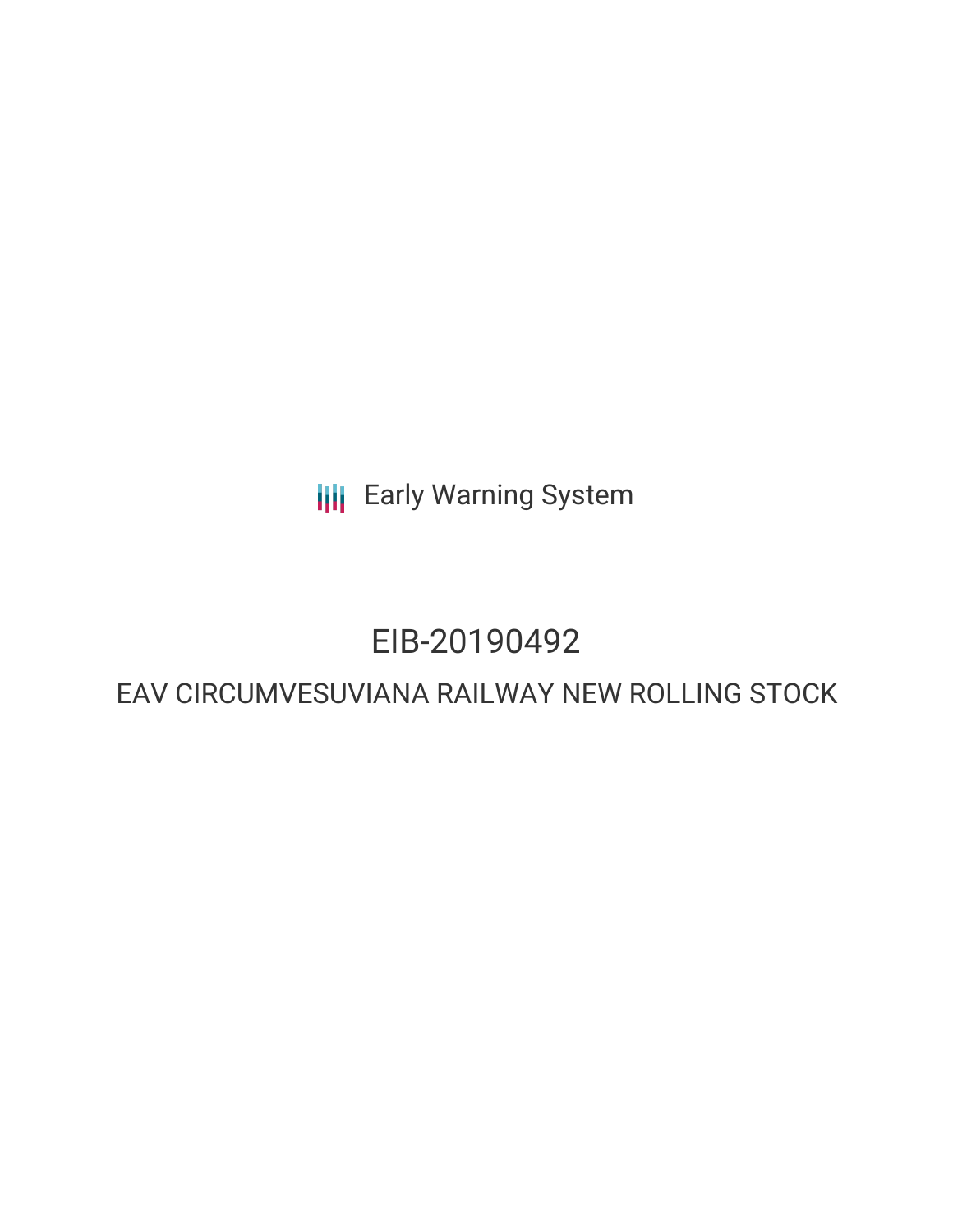

#### **Quick Facts**

| <b>Countries</b>               | Italy                          |
|--------------------------------|--------------------------------|
| <b>Financial Institutions</b>  | European Investment Bank (EIB) |
| <b>Status</b>                  | Approved                       |
| <b>Bank Risk Rating</b>        | U                              |
| <b>Voting Date</b>             | 2019-12-19                     |
| <b>Borrower</b>                | ENTE AUTONOMO VOLTURNO SRL     |
| <b>Sectors</b>                 | Transport                      |
| <b>Investment Type(s)</b>      | Loan                           |
| <b>Investment Amount (USD)</b> | \$75.63 million                |
| <b>Loan Amount (USD)</b>       | \$75.63 million                |
| <b>Project Cost (USD)</b>      | \$246.92 million               |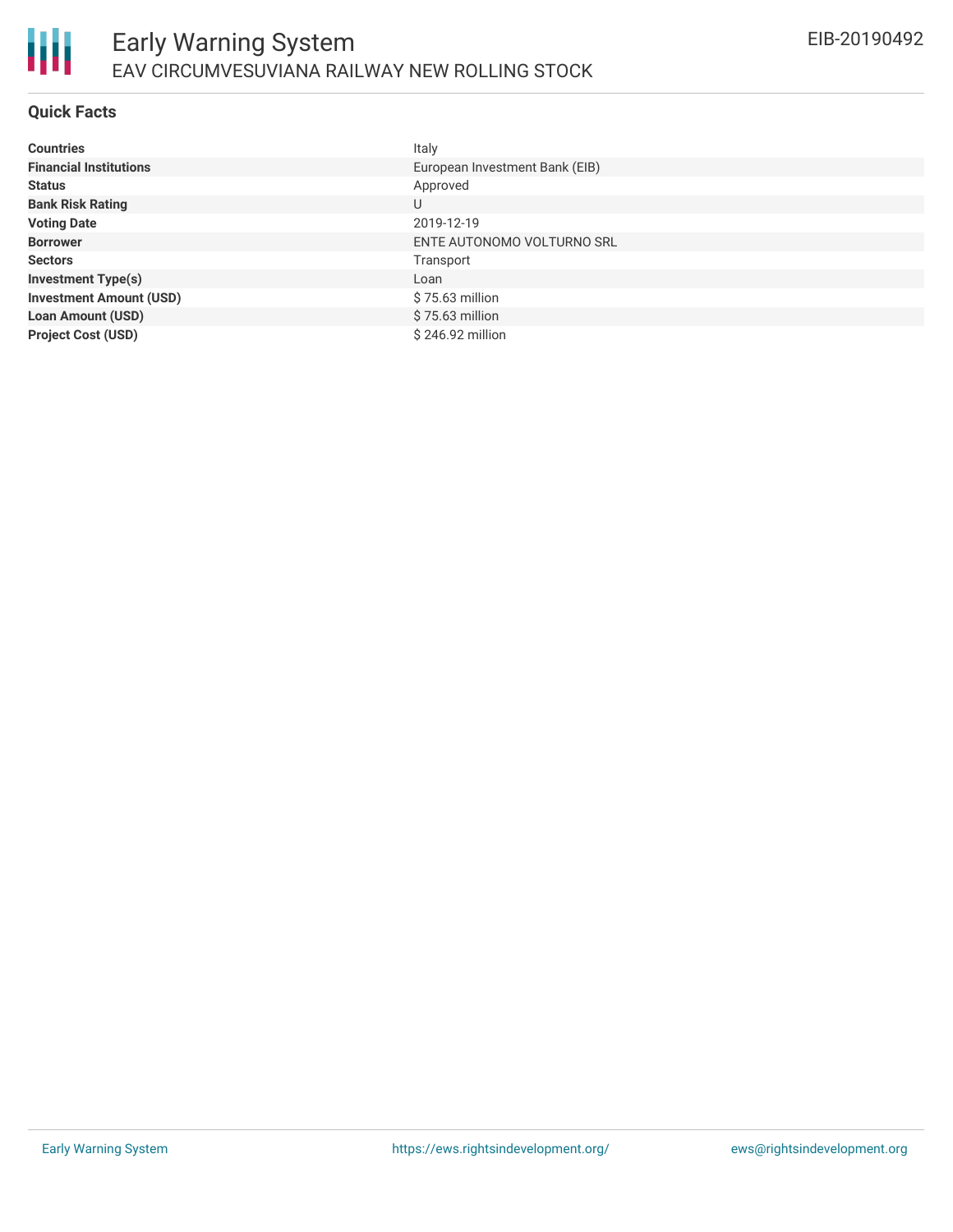

#### **Project Description**

According to EIB website, the project will purchase of 40 new trainsets to be employed on the Circumvesuviana railways located in the Campania Region (Italy). The new trains will replace life-expired rolling stock. It aims to improve the quality of public transport services and facilitate modal shift from road to rail as well as reduce operational and maintenance costs.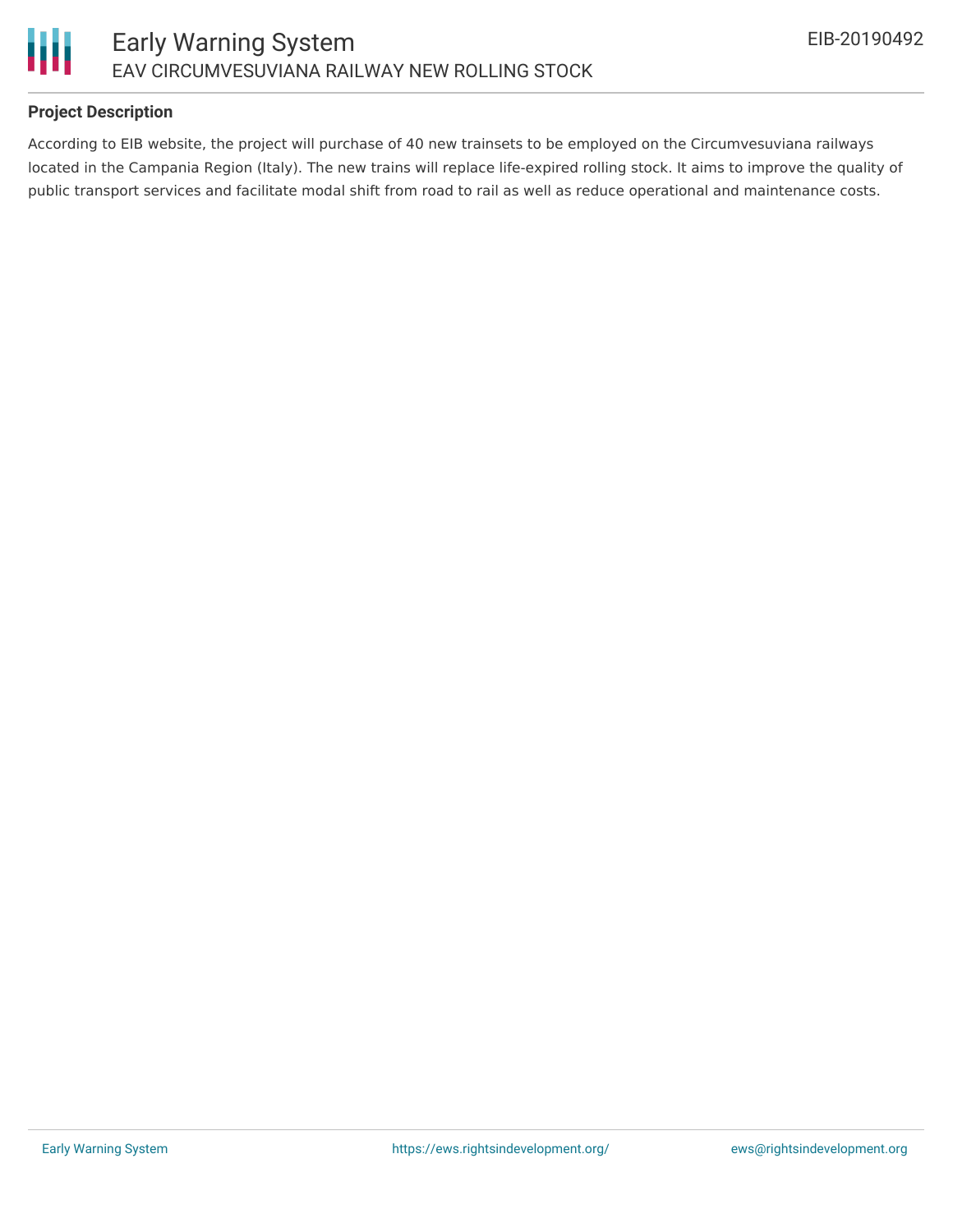# 朋

#### **Investment Description**

European Investment Bank (EIB)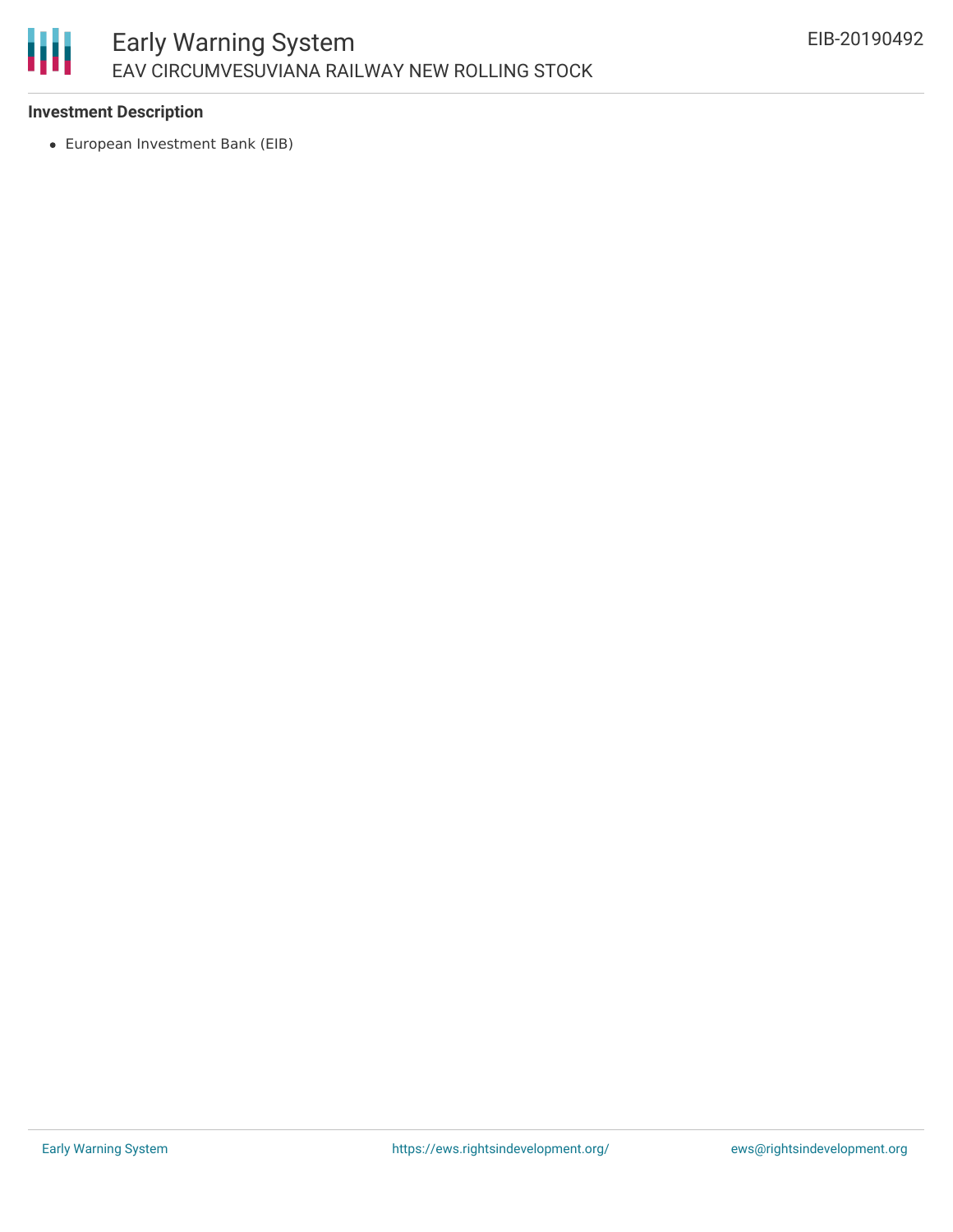

#### **Private Actors Description**

Ente Autonomo Volturno S.R.L. provides transportation services. The Company manages regional public rail and car transport, as well as provides rail network maintenance services. Ente Autonomo Volturno serves customers in Italy.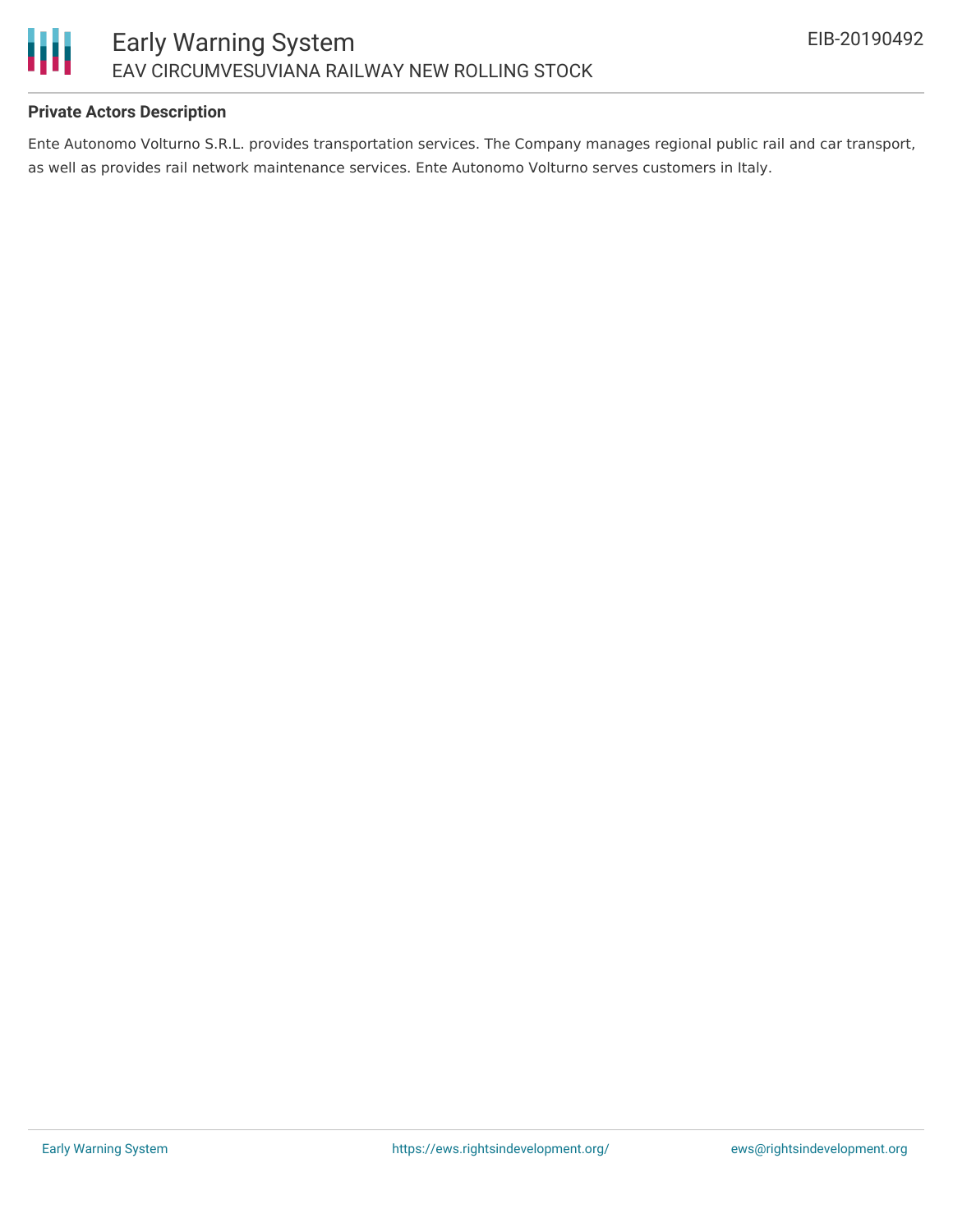## 冊

### Early Warning System EAV CIRCUMVESUVIANA RAILWAY NEW ROLLING STOCK

| <b>Private Actor 1</b> | <b>Private Actor</b><br>1 Role | <b>Private Actor</b><br>l Sector | <b>Relation</b>          | <b>Private Actor 2</b>     | <b>Private Actor</b><br>2 Role | <b>Private Actor</b><br>2 Sector |
|------------------------|--------------------------------|----------------------------------|--------------------------|----------------------------|--------------------------------|----------------------------------|
| $\sim$                 | $\sim$                         |                                  | $\overline{\phantom{a}}$ | Ente Autonomo Volturno Srl | Client                         | $\overline{\phantom{0}}$         |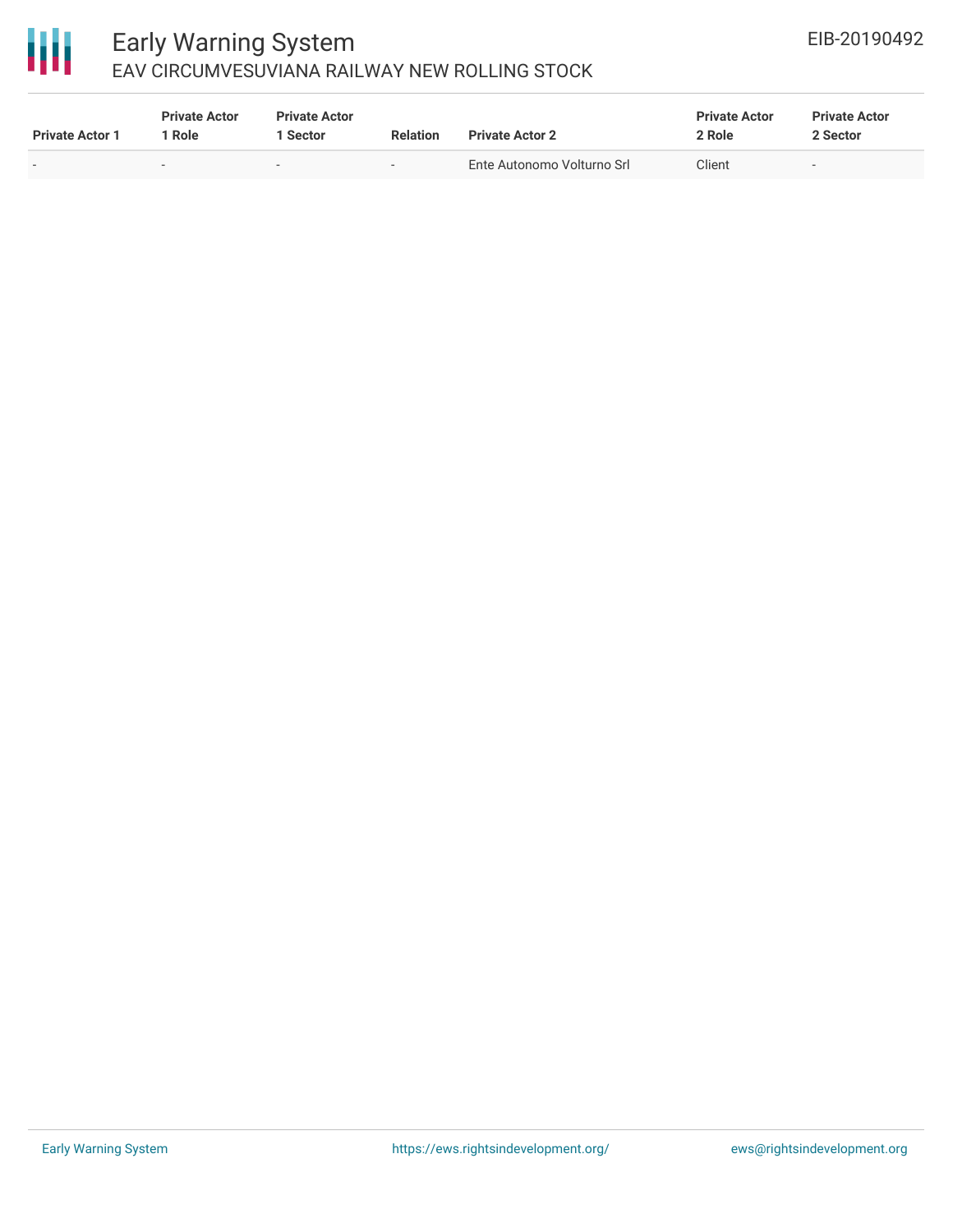#### **Contact Information**

No contact information provided at the time of disclosure.

#### **ACCOUNTABILITY MECHANISM OF EIB**

The EIB Complaints Mechanism is designed to facilitate and handle complaints against the EIB by individuals, organizations or corporations affected by EIB activities. When exercising the right to lodge a complaint against the EIB, any member of the public has access to a two-tier procedure, one internal - the Complaints Mechanism Office - and one external - the European Ombudsman. A complaint can be lodged via a written communication addressed to the Secretary General of the EIB, via email to the dedicated email address complaints@eib.org, by completing the online complaint form available at the following address: http://www.eib.org/complaints/form, via fax or delivered directly to the EIB Complaints Mechanism Division, any EIB local representation office or any EIB staff. For further details, check:

http://www.eib.org/attachments/strategies/complaints\_mechanism\_policy\_en.pdf

When dissatisfied with a complaint to the EIB Complaints Mechanism, citizens can then turn towards the European Ombudsman. A memorandum of Understanding has been signed between the EIB and the European Ombudsman establishes that citizens (even outside of the EU if the Ombudsman finds their complaint justified) can turn towards the Ombudsman on issues related to 'maladministration' by the EIB. Note that before going to the Ombudsman, an attempt must be made to resolve the case by contacting the EIB. In addition, the complaint must be made within two years of the date when the facts on which your complaint is based became known to you. You can write to the Ombudsman in any of the languages of the European Union. Additional details, including filing requirements and complaint forms, are available at: http://www.ombudsman.europa.eu/atyourservice/interactiveguide.faces